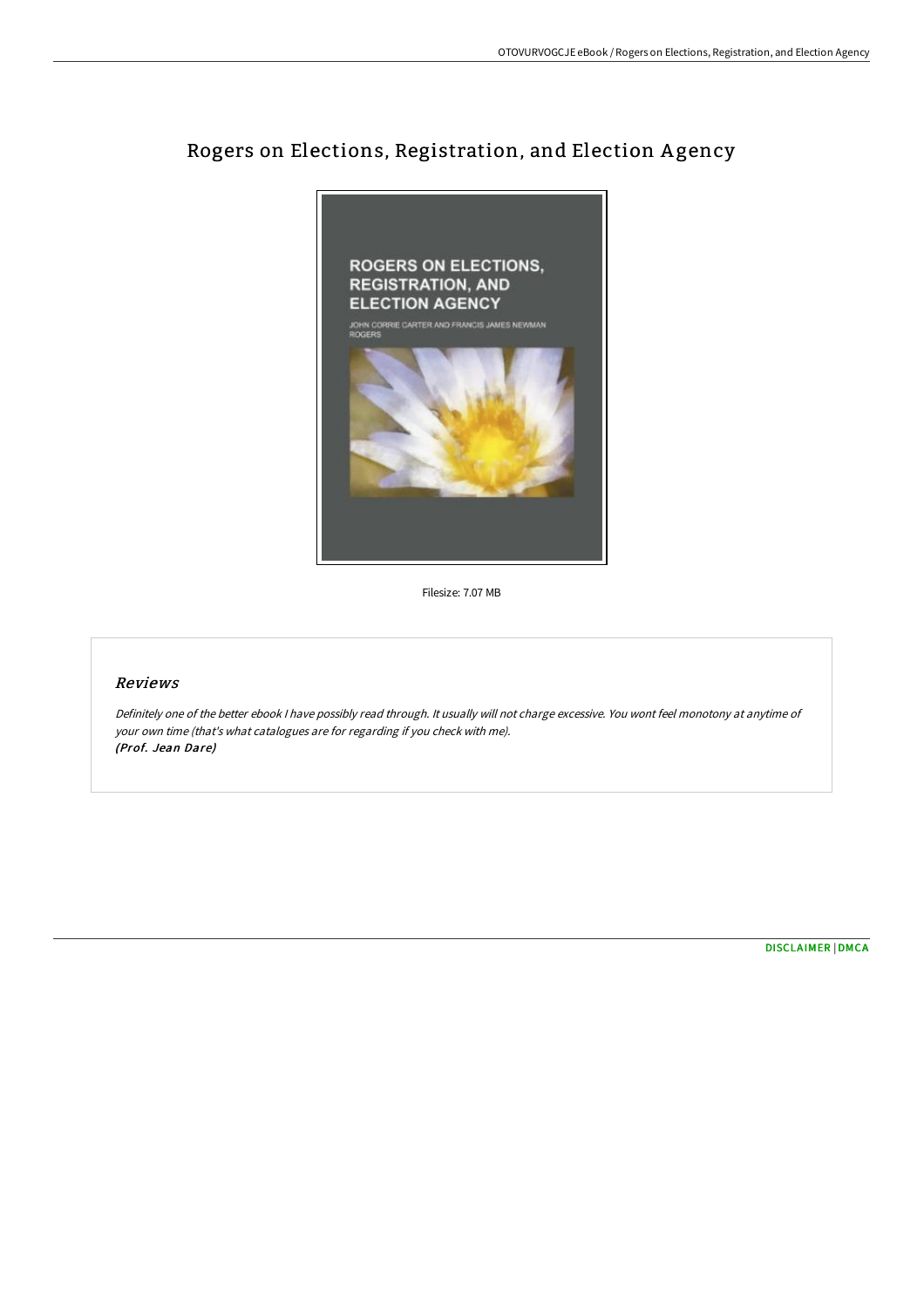## ROGERS ON ELECTIONS, REGISTRATION, AND ELECTION AGENCY



To read Rogers on Elections, Registration, and Election Agency eBook, you should access the link under and download the document or have accessibility to other information which might be in conjuction with ROGERS ON ELECTIONS, REGISTRATION, AND ELECTION AGENCY ebook.

Rarebooksclub.com, United States, 2012. Paperback. Book Condition: New. 246 x 189 mm. Language: English . Brand New Book \*\*\*\*\* Print on Demand \*\*\*\*\*.This historic book may have numerous typos and missing text. Purchasers can download a free scanned copy of the original book (without typos) from the publisher. Not indexed. Not illustrated. 1880 Excerpt: .by the report of an election court that any corrupt practice (which includes treating) has been committed by or with the knowledge of any candidate, he shall be deemed to have been personally guilty of corrupt practices, and his election shall be void, and he Bhall be subjected for seven years to the disqualifications there mentioned; sec ante, cap. Incapacities to be elected, Acc. In addition to these disqualifications, the candidate (y) is liable (n) See ante, p. 321. (o) But an election may be avoided at common law for general treating. St. Ives, 3 O M. Ac H. 13. See ante, p. 238, note (r). (p) Personal bribery, however, disqualifies absolutely for seven years. See ante, p. 240. (9) The term candidate is defined by 21 At 22 Vict. c. 87, s. 3 (sec ante, p. 321). In Muntz v. Sturgc, 8 M. At W. 302, the word was held to extend to a enndidate only who went to the poll. In Ward v. Nanney, 3 C. Ac P. 399, which was decided under the to a penalty of 501., with full costs of suit (r). Treating, how-Pekai.ty. ever, is not made a misdemeanour, as are bribery and undue influence. The candidate, it will be observed, is the only person at a parliamentary election rendered liable for the pecuniary penalties for treating; whereas, in case of bribery, it will be remembered any person convicted of giving bribes may incur all the penalties of the Act....

 $\mathbf{r}$ Read Rogers on Elections, [Registration,](http://albedo.media/rogers-on-elections-registration-and-election-ag.html) and Election Agency Online  $\Box$ Download PDF Rogers on Elections, [Registration,](http://albedo.media/rogers-on-elections-registration-and-election-ag.html) and Election Agency